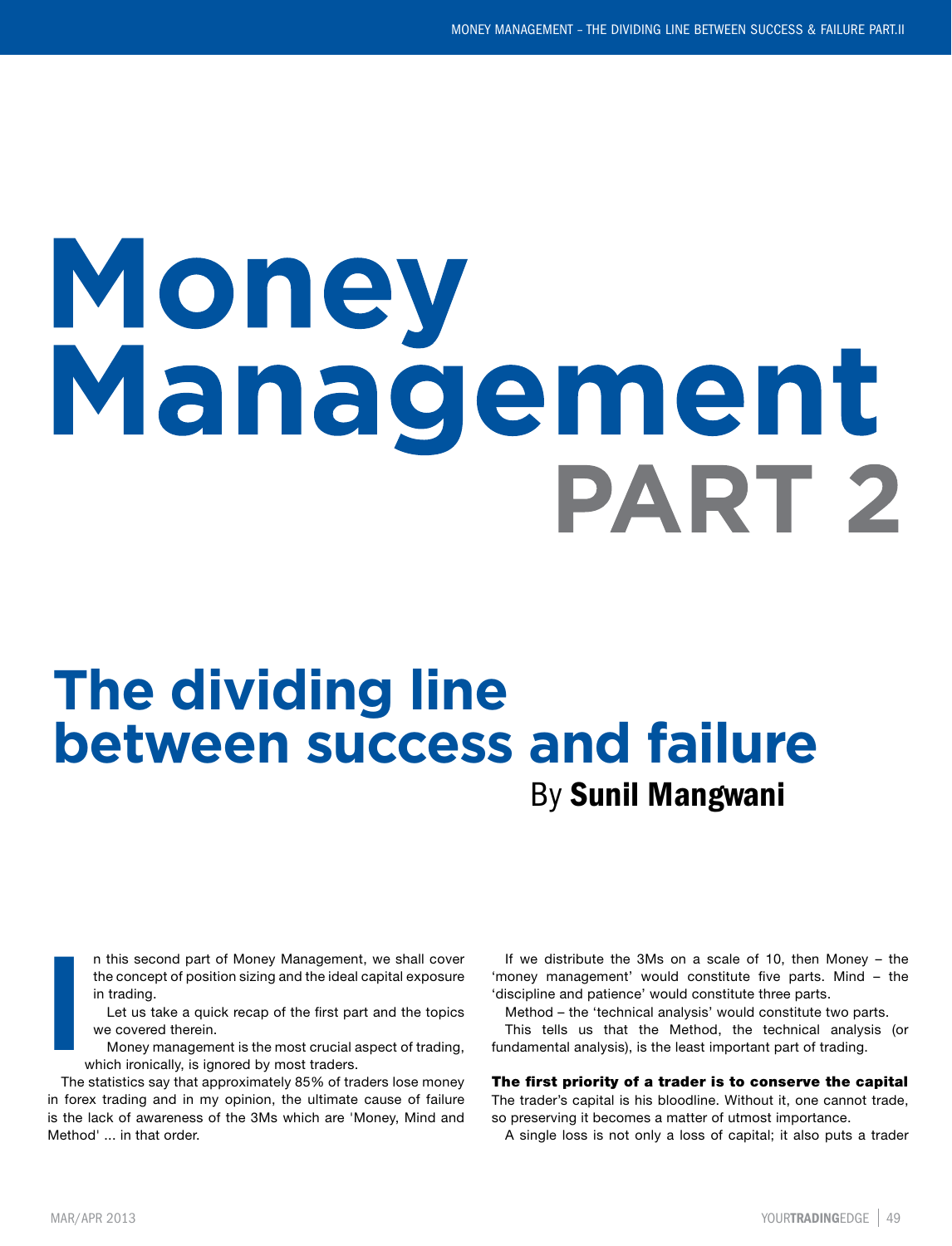two steps behind in the quest to profitability. *This is because the percent gain needed to recover from a loss increases geometrically with every loss.* 

Simple rules of money management:

• Expect losing trades.

• Placing correct stops.

• Trading is a business of probabilities.

Now let's examine the principles of money management.

A sound money management policy is based on two simple concepts:

1. The proper risk-to-reward ratio.

2. Correct position sizing, where the position sizing simply means the amount of capital that a trader should risk on any trade.

In the earlier article, we discussed the first principle that *one must always keep the risk-to-reward ratio at a minimum of (1: 2).*

Let us now look at the second factor – position sizing.

The golden rule for the ideal position sizing is: *"Never risk more than 2% of your trading capital at any time."*

Very few traders and investors realise the importance of balanced position sizing.

Additionally, proper position sizing is often a combination of the correct risk management and money management factors.

#### Risk management:

- Make sure you are well capitalised. This is not a business for those who are not.
- The only way to win at trading is to have larger and more positions when you are right and less positions when you are wrong.
- Maintaining the same number of lots for each trade reduces the profitability of a trade.
- Varying lot sizes is the MOST important thing you must do, if you want to be successful.

#### Money management:

- Never let a winner become a loser.
- Adjust your stops as the market moves with you.

In the earlier article, we looked at a trade example of a Harmonic pattern (a bearish 'Gartley') since these patterns give excellent risk-to-reward ratios.

Let us apply the concept of position sizing on this same trade.

Traders often make the mistake of ignoring the size of their trading account when taking on new positions. As a result, many unknowingly join the ranks of high-risk over-traders and soon find themselves in big trouble.

Traders often make the mistake of ignoring the size of their trading account when taking on new positions.

As a result, many unknowingly join the ranks of high-risk overtraders and soon find themselves in big trouble.

Position sizing protects you by limiting the amount of capital, when you are the most vulnerable, thus controlling the total amount of loss.

### Position size formula

The correct position size can be determined by a mathematical formula.

For a standard account:  $PS = (E / 2500) - 1.$ (Where E is the account equity.) For a mini account:  $PS = (E / 500) - 1.$ 

As can be seen, the position size is entirely dependent on the account equity, thus underlying the importance of an account being well capitalised.

Let us assume we traded this setup in a mini account with a capital of \$ 10000.

As per the position size formula -  $PS = (E / 500) - 1$ .

Thus the position size for this trade =  $(10,000 / 500) - 1 = 19$ 

This says that we can trade a maximum of 19 mini lots on this trade.

But we will give priority to the golden rule of not exposing more than 2% of the entire capital at any given time.

Trading with 19 mini lots at a stop loss level of 80 pips would put our entire risk at 1,520 pips.

On a mini account this equates to \$1,520

This risk of \$1,520 on a capital of \$10,000 works out to 15.20% which goes against the money management rules and is not acceptable.

Thus to keep the maximum capital exposure to 2%, we need to reduce the number of lots to be traded.

Ideally one should enter a trade with multiple lots and I would recommend minimum three lots.

This keeps our money management policies flexible, as we tend